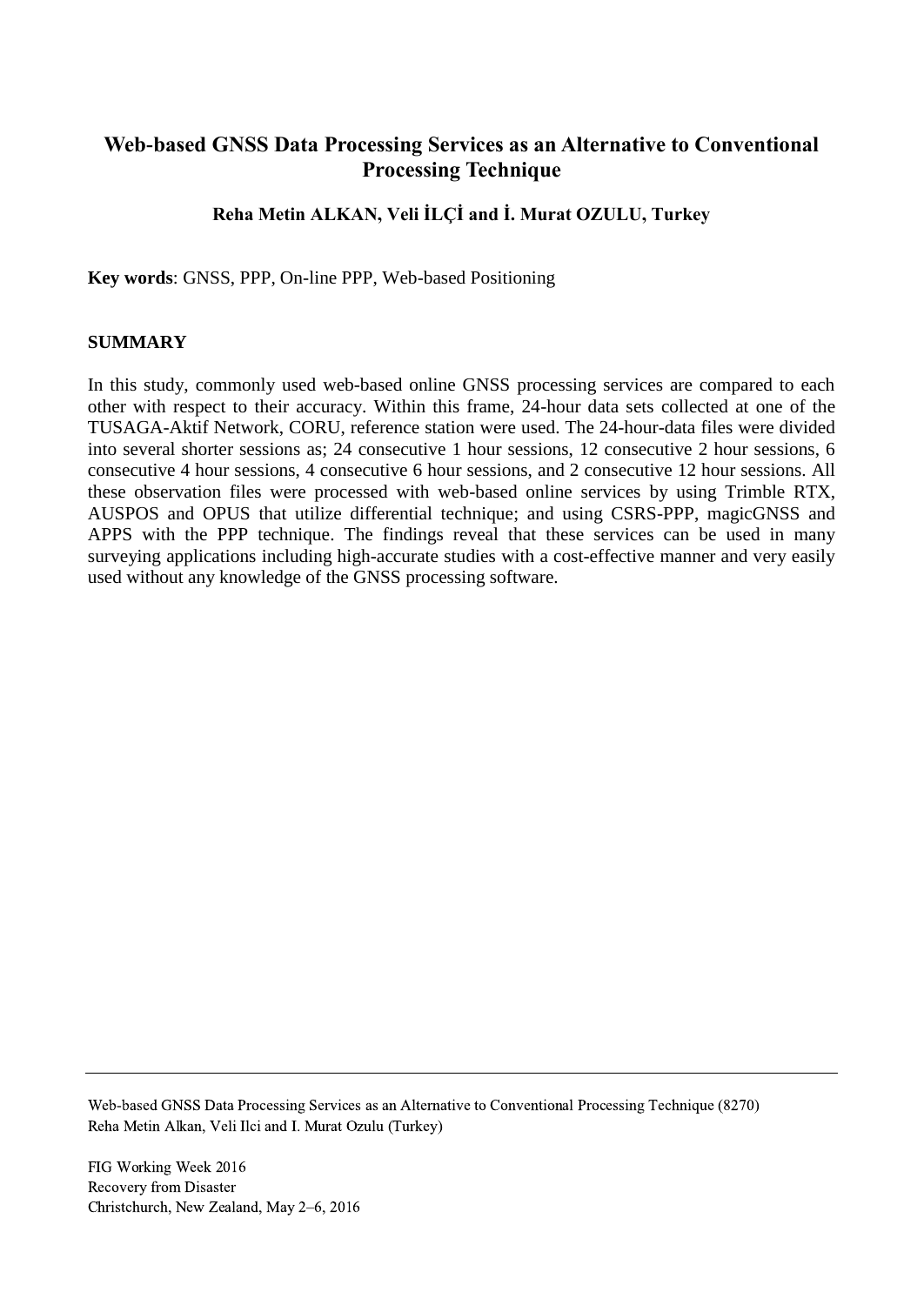# **Web-based GNSS Data Processing Services as an Alternative to Conventional Processing Technique**

# **Reha Metin ALKAN, Veli İLÇİ and İ. Murat OZULU, Turkey**

### **1. INTRODUCTION**

Until recent years, it was necessary to obtain positioning with GPS using at least two receivers, and the collected data should be processed for high accurate positioning by using the GNSS data processing software whether scientific or commercial. However, the usage of such software is also quite difficult because they generally require deep knowledge of the GNSS and experience in the processing. Furthermore, they mostly need a licensing fee.

Regarding the improvements in information technology and GNSS data processing methodology, many new opportunities have been offered to the users. In this respect, several institutions, research centres or organizations have developed web-based online GNSS processing services and they have started to become a strong alternative to the conventional data processing method. The only requirement for using these services which are generally provided free of charge with limitless usage, is a computer having an Internet connection and web browser. These services are designed to be as simple as possible for the user and with minimal input. Users of such systems have to perform uploading/sending of their collected RINEX data by using the web site of these services, e-mail or ftp sites to the system and selecting a few options such as static/kinematic modes, datum, antenna and etc. With these services, when the data is received to the service, processing starts and the results (together with the coordinates, process reports along with other necessary information for analysing the results) are sent to the user in a short amount time. Some of these services process not only the GPS but also the data of other systems, particularly those of GLONASS, and provide resilience and a higher accurate positioning service in certain cases to their users.

As of today, there are several web-based online GNSS processing services, in which some of them calculate the coordinates with a relative solution approach (e.g. Trimble RTX, AUSPOS, OPUS,); or with the PPP technique (e.g. CSRS-PPP, magicGNSS, APPS*)*. PPP-based services used the GNSS data collected with only a single receiver with precise satellite ephemerides and clock data by taking into account corrections like carrier phase wind-up, satellite antenna phase offset, solid and ocean tides. The services evaluated with the relative solution, use the fixed station points which relate to International GNSS Service (IGS) and/or CORS Networks as reference points and calculates the coordinates of the points with the relative method. The use of these systems saves time and labour by eliminating the need for a reference station and knowledge, training and usage of the GNSS processing software.

A brief overview including the main features of the common web-based online GNSS processing services that are used in this study are given below.

Web-based GNSS Data Processing Services as an Alternative to Conventional Processing Technique (8270) Reha Metin Alkan, Veli Ilci and I. Murat Ozulu (Turkey)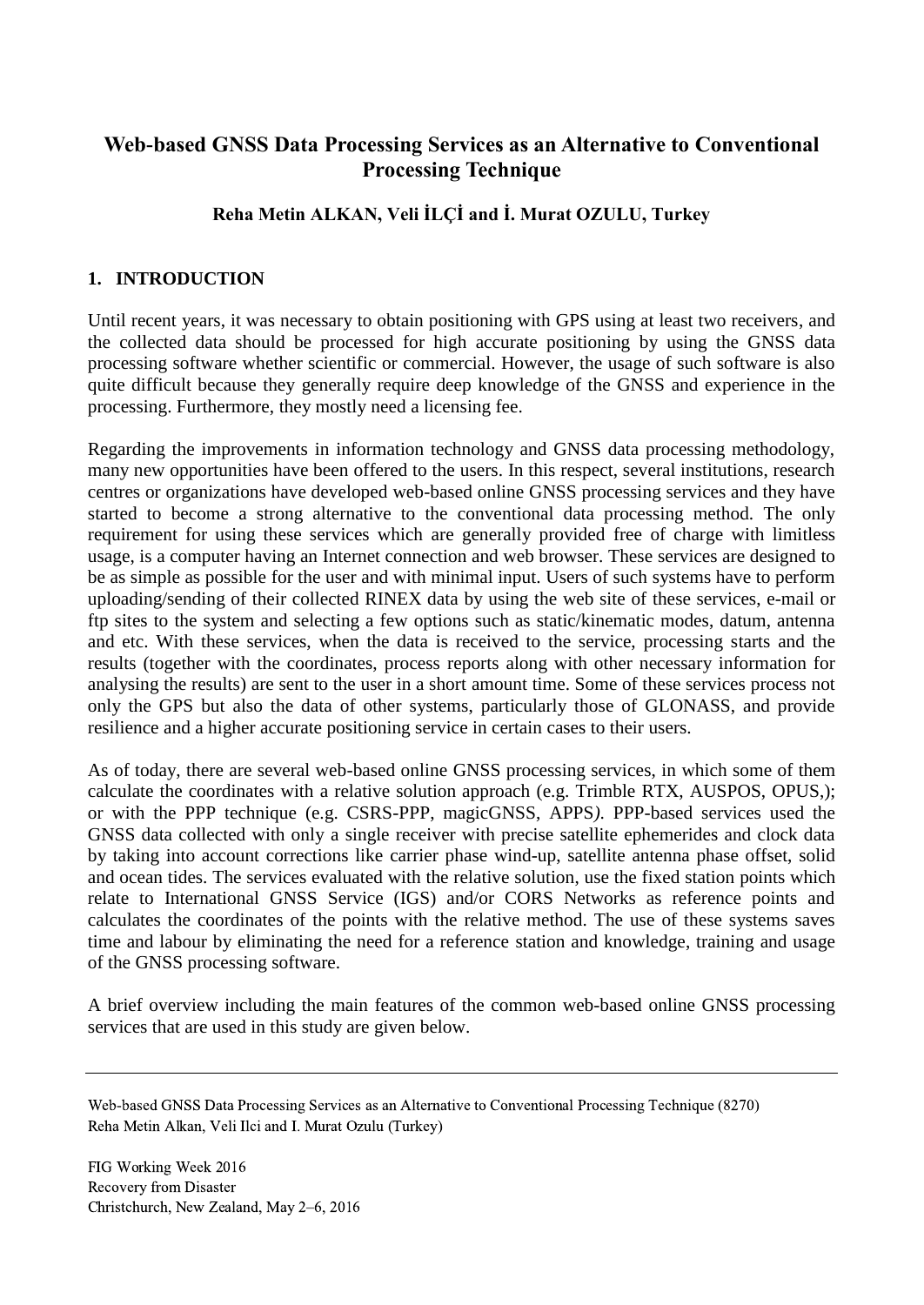**Canadian Spatial Reference System-Precise Point Positioning (CSRS-PPP):** The service has been operated by Natural Resources Canada, Canadian Geodetic Survey since 2003. The online post-processing PPP service is free, but you need to register to the system. The user submits his/her GNSS data to the service via its easy-use web page with a valid e-mail address to which the processing results will be sent. After selecting some options (processing mode as static or kinematic, reference frame as NAD83 or ITRF, and if needed selecting the geoid model and import an Ocean Tidal Loading (OTL) file), service process, single or dual-frequency data from GPS and GLONASS (if available) satellites by using the best available ephemerides (final, rapid or ultrarapid), and can process the data approximately 90 minutes after data collection. The results having not only the PPP-derived coordinates but also summary reports and graphical time series plots sent to the user by e-mail. The service is accessible at [http://webapp.geod.nrcan.gc.ca/geod/tools](http://webapp.geod.nrcan.gc.ca/geod/tools-outils/ppp.php?locale=en)[outils/ppp.php?locale=en](http://webapp.geod.nrcan.gc.ca/geod/tools-outils/ppp.php?locale=en)

**magicGNSS:** The free online multi-constellation GNSS PPP service was developed by the Spanish GMV Aerospace and Defense Company, in 2008. This service supports not only GPS but also other GNSS satellites, i.e. GLONASS and GALILEO. Users can send the dual-frequency observation files via the service's web site or e-mail. The PPP-derived coordinates can be estimated in static or kinematic modes. The magicGNSS provides three different levels of usage as: a post processing service (for registered users), e-mail service (free) and real-time service. The results including coordinates and the reports are sent back to the users through e-mail. The service is accessible at [http://magicgnss.gmv.com](http://magicgnss.gmv.com/)

**Automatic Precise Positioning Service (APPS)**: The service is operated by NASA Jet Propulsion Laboratory, California Institute of Technology. For basic service, there is no registration needed. User can send their observation files via web site, e-mail or service's ftp site. The PPP-based service provides static and kinematic processing modes by using JPL's GPS orbit and clock products. The service is accessible at [http://apps.gdgps.net](http://apps.gdgps.net/)

**Trimble CenterPoint RTX (Real Time eXtended):** The free service provides a cm-level of accuracy positioning globally operated by Trimble. The service process, dual-frequency data collected in static sessions (at least 60 minutes of observation data should be collected after 14 May 2011). The Trimble CenterPoint RTX post-processing service provide solutions for not only GPS but also GLONASS, QZSS satellite systems. The GALILEO and BeiDou satellite data is used for testing purposes only because they have not been certified for commercial use. The positioning calculations are performed in ITRF2008 current epoch. Users can submit his/her dual frequency data files through the service's web page. When the processing is complete, a report will be sent via e-mail to the user. The service is accessible at [http://www.trimblertx.com](http://www.trimblertx.com/)

**AUSPOS-Online GPS Processing Service:** This free online service provided by Geoscience Australia. Accepts only dual-frequency geodetic quality GPS data observed in static mode for more than 1-hour data span (preferably 2-hour). The service does not process kinematic data and other GNSS data. The data can be sent to the service through the web site or using ftp site. The service utilizes a relative method for positioning by establishing a network consisting of the nearest 15 IGS

Web-based GNSS Data Processing Services as an Alternative to Conventional Processing Technique (8270) Reha Metin Alkan, Veli Ilci and I. Murat Ozulu (Turkey)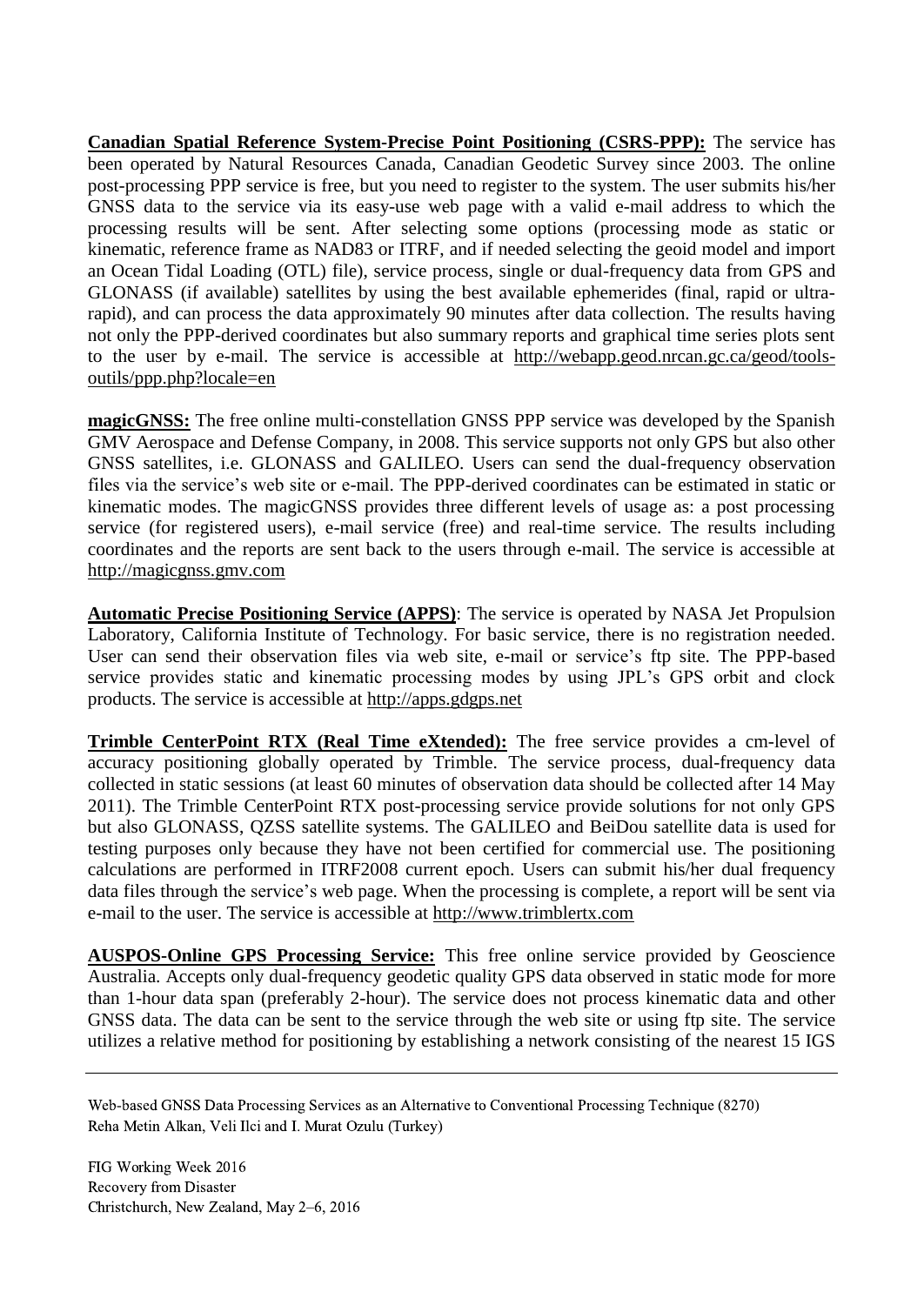and APREF stations using the best available IGS products. That data is taken from Geoscience Australia's GNSS Data Archives. The report, in Adobe PDF format includes station coordinates computed in ITRF2008 and other information will be e-mailed to the user when the processing is completed within a few minutes. The service is accessible at [http://www.ga.gov.au/scientific](http://www.ga.gov.au/scientific-topics/positioning-navigation/geodesy/auspos)[topics/positioning-navigation/geodesy/auspos](http://www.ga.gov.au/scientific-topics/positioning-navigation/geodesy/auspos)

**Online Positioning User Service (OPUS):** The service is operated by the US National Geodetic Survey (NGS). The user can upload their dual-frequency GPS data collected with a survey-grade receiver in static mode. The OPUS can process the data either as static or rapid-static modes depending on the data span. Files under 2 hour are processed as rapid-static whereas files between 2 hrs. and 48 hrs. are processed as static. This service utilizes relative positioning for positioning with respect to three nearby CORS stations. The solution will be sent via the introduced e-mail provided by the user within a few minutes. The service is accessible at<http://www.ngs.noaa.gov/OPUS>

More detailed information about the online services can be found in the Ghoddousi-Fard and Dare (2006), Tsakiri (2008), El-Mowafy (2011) and Gakstatter (2013), Guo (2015) and from the related web page of the services.

The main goal of this study is to make a comparison of the world-wide web-based online GNSS processing services with respect to accuracy as a function of the measurement time. The test procedures and obtained results, are given in the following sections.

## **2. CASE STUDY**

In order to investigate the static accuracy performance of the common online GNSS processing services as a function of the measurement time, a 24-hour data set collected in the Çorum Province, of Turkey on December 03, 2014 (GPS Week: 1821; GPS Day: 337) at CORU was used. The



Figure 1. The CORU Station Location

CORU station  $(40^0, 57041 \text{ N}, 34^0, 98220 \text{ E})$  is one of the 146 stations of Turkish RTK Continuously Operating Reference Stations Network (TUSAGA-Aktif). The interval of the observation data was 1 second. The CORU station was equipped with the Trimble NetR5 receiver and TRM55971.00 geodeticgrade antenna and situated on the roof of the Engineering Faculty at the Hitit University, in Çorum with a clear sky view as shown in Figure 1.

Web-based GNSS Data Processing Services as an Alternative to Conventional Processing Technique (8270) Reha Metin Alkan, Veli Ilci and I. Murat Ozulu (Turkey)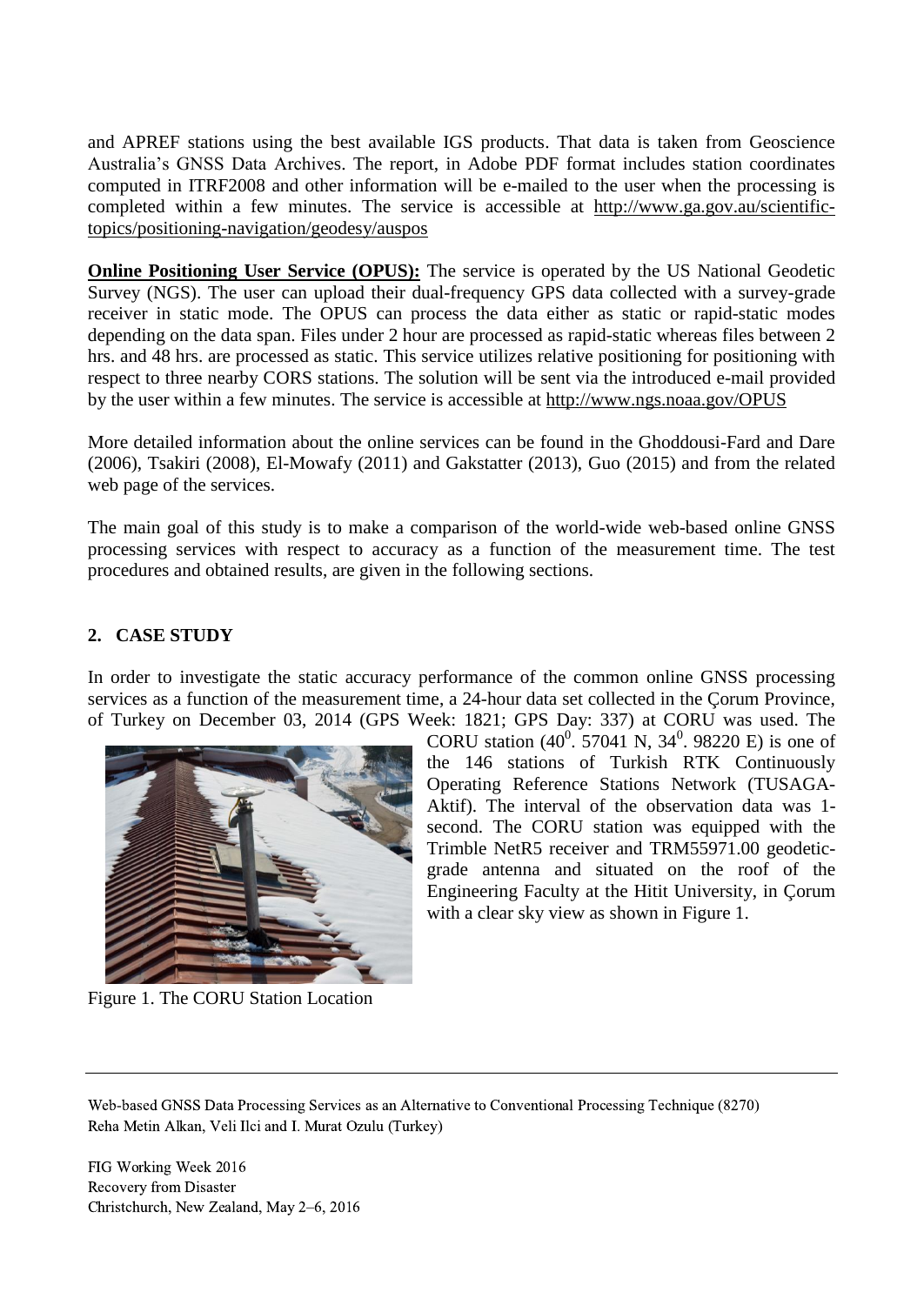The Trimble NetR5 is a multi-channel, multi-frequency GNSS receiver that supports the modernized GPS L2C and L5 signals as well as GLONASS L1/L2 signals.

Some information about the handled data is given in Table 1.

| <b>Station</b> | Date &<br><b>Start/End Time</b> | <b>Receiver Type</b> | <b>Antenna Type</b> | Antenna<br><b>Height</b> |
|----------------|---------------------------------|----------------------|---------------------|--------------------------|
| <b>CORU</b>    | 2014/12/03<br>00:00:00/23:59:30 | Trimble NetR5        | TRM55971.00         | $0.087 \text{ m}$        |

Table 1. Information about the Data Used in This Study

The 24-hour collected data was downloaded from the related Internet site of the TUSAGA-Aktif System. In order to investigate how long, it takes the online processing services' solutions to reach the best accuracy, the 24-hour data was divided into different shorter sessions as follows:

- 24 consecutive 1-hour sessions,
- 12 consecutive 2-hour sessions.
- 6 consecutive 4-hour sessions.
- $\bullet$  4 consecutive 6-hour sessions.
- 2 consecutive 12-hour sessions.

The 24-hour-data including the sub-sessions were sent to the web-based online GNSS processing services via e-mail or the service's web page. All these observation files were processed in static mode with differential technique by using the Trimble RTX, AUSPOS and OPUS; with the PPP technique using CSRS-PPP, magicGNSS and APPS online processing services. The corresponding coordinates including some additional information about the processing retrieved via e-mail or placed into the service web site.

The coordinates were then compared with the reference coordinates, i.e. published coordinates values, to analyse the online processing service's accuracy performance. The obtained differences in position and ellipsoidal height are shown in Figure 2 for PPP techniques (i.e. from CSRS-PPP, magicGNSS and APPS), and in Figure 3 the differential solutions (i.e. from Trimble RTX, AUSPOS and OPUS).

Web-based GNSS Data Processing Services as an Alternative to Conventional Processing Technique (8270) Reha Metin Alkan, Veli Ilci and I. Murat Ozulu (Turkey)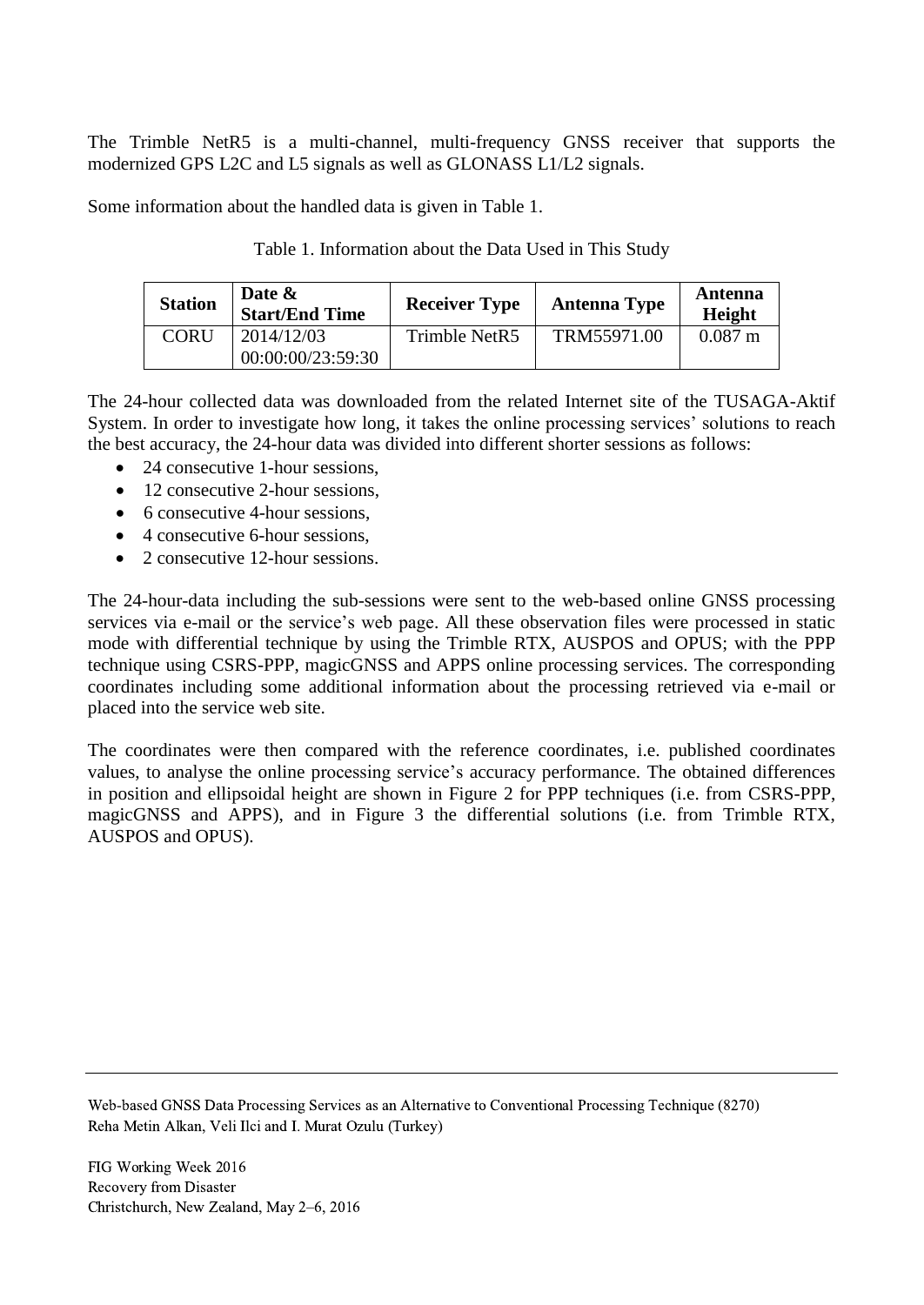

Figure 2. Differences between the PPP-derived solutions and Known Coordinates



Figure 3. Differences between the Differential-solutions and Known Coordinates

Table 2 summarised some of the statistical information obtained differences.

Web-based GNSS Data Processing Services as an Alternative to Conventional Processing Technique (8270) Reha Metin Alkan, Veli Ilci and I. Murat Ozulu (Turkey)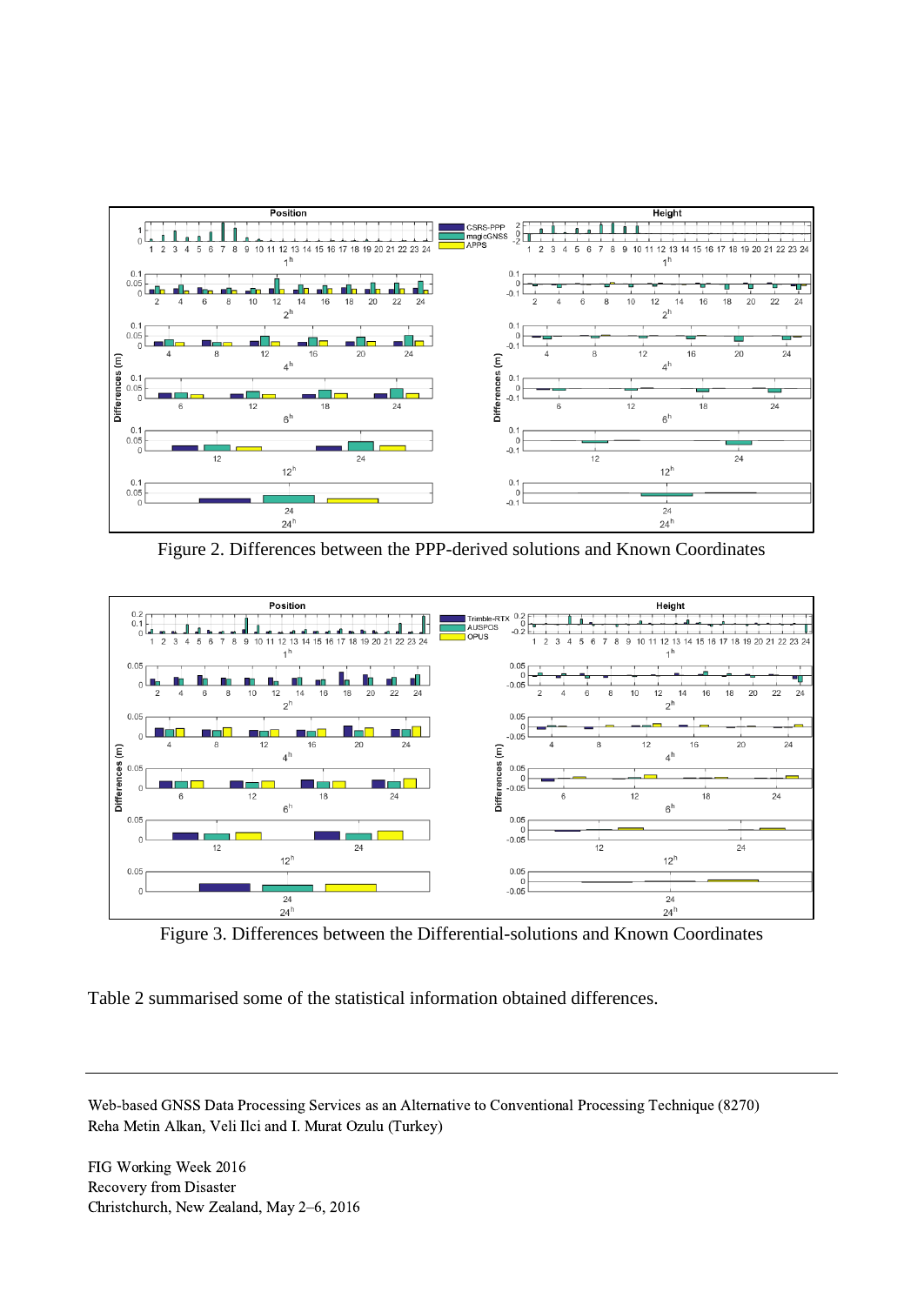|                                                            |                                                           | in Position (m) |      | in Height $(m)$ |         |                      |             |  |
|------------------------------------------------------------|-----------------------------------------------------------|-----------------|------|-----------------|---------|----------------------|-------------|--|
|                                                            |                                                           | Min.            | Max. | <b>Mean</b>     | Min.    | Max.                 | <b>Mean</b> |  |
| # of Sub-sessions: 24<br>Data Span of Sub-sessions: 1-hour |                                                           |                 |      |                 |         |                      |             |  |
| with PPP                                                   | <b>CSRS-PPP</b>                                           | 0.01            | 0.07 | 0.03            | $-0.08$ | 0.04                 | 0.00        |  |
| technique                                                  | magicGNSS                                                 | 0.04            | 1.73 | 0.33            | $-1.99$ | 2.62                 | 0.50        |  |
|                                                            | <b>APPS</b>                                               | 0.01            | 0.08 | 0.03            | $-0.05$ | 0.05                 | 0.00        |  |
| with                                                       | <b>Trimble RTX</b>                                        | 0.01            | 0.04 | 0.02            | $-0.03$ | 0.05                 | 0.00        |  |
| relative                                                   | <b>AUSPOS</b>                                             | 0.01            | 0.19 | 0.05            | $-0.22$ | 0.21                 | 0.00        |  |
| solution                                                   | <b>OPUS</b>                                               | N/A             | N/A  | N/A             | N/A     | N/A                  | N/A         |  |
| Data Span of Sub-sessions: 2-hour<br># of Sub-sessions: 12 |                                                           |                 |      |                 |         |                      |             |  |
| with PPP                                                   | <b>CSRS-PPP</b>                                           | 0.01            | 0.03 | 0.02            | $-0.02$ | 0.01                 | 0.00        |  |
| technique                                                  | magicGNSS                                                 | 0.02            | 0.08 | 0.05            | $-0.06$ | 0.00                 | $-0.03$     |  |
|                                                            | <b>APPS</b>                                               | 0.01            | 0.03 | 0.02            | $-0.02$ | 0.01                 | 0.00        |  |
| with                                                       | <b>Trimble RTX</b>                                        | 0.01            | 0.03 | 0.02            | $-0.02$ | 0.01                 | 0.00        |  |
| relative                                                   | <b>AUSPOS</b>                                             | 0.01            | 0.03 | 0.02            | $-0.03$ | 0.02                 | 0.00        |  |
| solution                                                   | <b>OPUS</b>                                               | N/A             | N/A  | N/A             | N/A     | N/A                  | N/A         |  |
| # of Sub-sessions: 6<br>Data Span of Sub-sessions: 4-hour  |                                                           |                 |      |                 |         |                      |             |  |
| with PPP                                                   | <b>CSRS-PPP</b>                                           | 0.02            | 0.03 | 0.02            | $-0.01$ | 0.01                 | 0.00        |  |
| technique                                                  | magicGNSS                                                 | 0.02            | 0.05 | 0.04            | $-0.05$ | $-0.02$              | $-0.03$     |  |
|                                                            | <b>APPS</b>                                               | 0.02            | 0.03 | 0.02            | $-0.01$ | 0.01                 | 0.00        |  |
| with                                                       | <b>Trimble RTX</b>                                        | 0.02            | 0.03 | 0.02            | $-0.01$ | 0.01                 | 0.00        |  |
| relative                                                   | <b>AUSPOS</b>                                             | 0.01            | 0.02 | 0.02            | 0.00    | 0.01                 | 0.00        |  |
| solution                                                   | <b>OPUS</b>                                               | 0.02            | 0.03 | 0.02            | 0.00    | 0.02                 | 0.01        |  |
|                                                            | Data Span of Sub-sessions: 6-hour<br># of Sub-sessions: 4 |                 |      |                 |         |                      |             |  |
| with PPP                                                   | <b>CSRS-PPP</b>                                           | 0.02            | 0.03 | 0.02            | $-0.01$ | 0.00                 | 0.00        |  |
| technique                                                  | magicGNSS                                                 | 0.03            | 0.05 | 0.04            | $-0.04$ | $-0.02$              | $-0.03$     |  |
|                                                            | <b>APPS</b>                                               | 0.02            | 0.02 | 0.02            | 0.00    | 0.01                 | 0.00        |  |
| with                                                       | <b>Trimble RTX</b>                                        | 0.02            | 0.02 | 0.02            | $-0.01$ | 0.00                 | 0.00        |  |
| relative                                                   | <b>AUSPOS</b>                                             | 0.01            | 0.02 | 0.02            | 0.00    | 0.00                 | 0.00        |  |
| solution                                                   | <b>OPUS</b>                                               | 0.02            | 0.02 | 0.02            | 0.01    | 0.02                 | 0.01        |  |
|                                                            | Data Span of Sub-sessions: 12-hour                        |                 |      |                 |         | # of Sub-sessions: 2 |             |  |
| with PPP                                                   | <b>CSRS-PPP</b>                                           | 0.02            | 0.02 | 0.02            | 0.00    | 0.00                 | 0.00        |  |
| technique                                                  | magicGNSS                                                 | 0.03            | 0.04 | 0.04            | $-0.02$ | $-0.04$              | $-0.03$     |  |
|                                                            | <b>APPS</b>                                               | 0.02            | 0.02 | 0.02            | 0.00    | 0.00                 | 0.00        |  |
| with                                                       | <b>Trimble RTX</b>                                        | 0.02            | 0.02 | 0.02            | $-0.01$ | 0.00                 | 0.00        |  |
| relative                                                   | <b>AUSPOS</b>                                             | 0.02            | 0.02 | 0.02            | 0.00    | 0.00                 | 0.00        |  |
| solution                                                   | <b>OPUS</b>                                               | 0.02            | 0.02 | 0.02            | 0.01    | 0.01                 | 0.01        |  |
| Data Span of Sub-sessions: 24-hour<br># of Sub-session: 1  |                                                           |                 |      |                 |         |                      |             |  |
| with PPP                                                   | <b>CSRS-PPP</b>                                           | 0.02            | 0.02 | 0.02            | 0.00    | 0.00                 | 0.00        |  |
| technique                                                  | magicGNSS                                                 | 0.04            | 0.04 | 0.04            | $-0.03$ | $-0.03$              | $-0.03$     |  |

Table 2. Some of the Statistical Information of Differences

Web-based GNSS Data Processing Services as an Alternative to Conventional Processing Technique (8270) Reha Metin Alkan, Veli Ilci and I. Murat Ozulu (Turkey)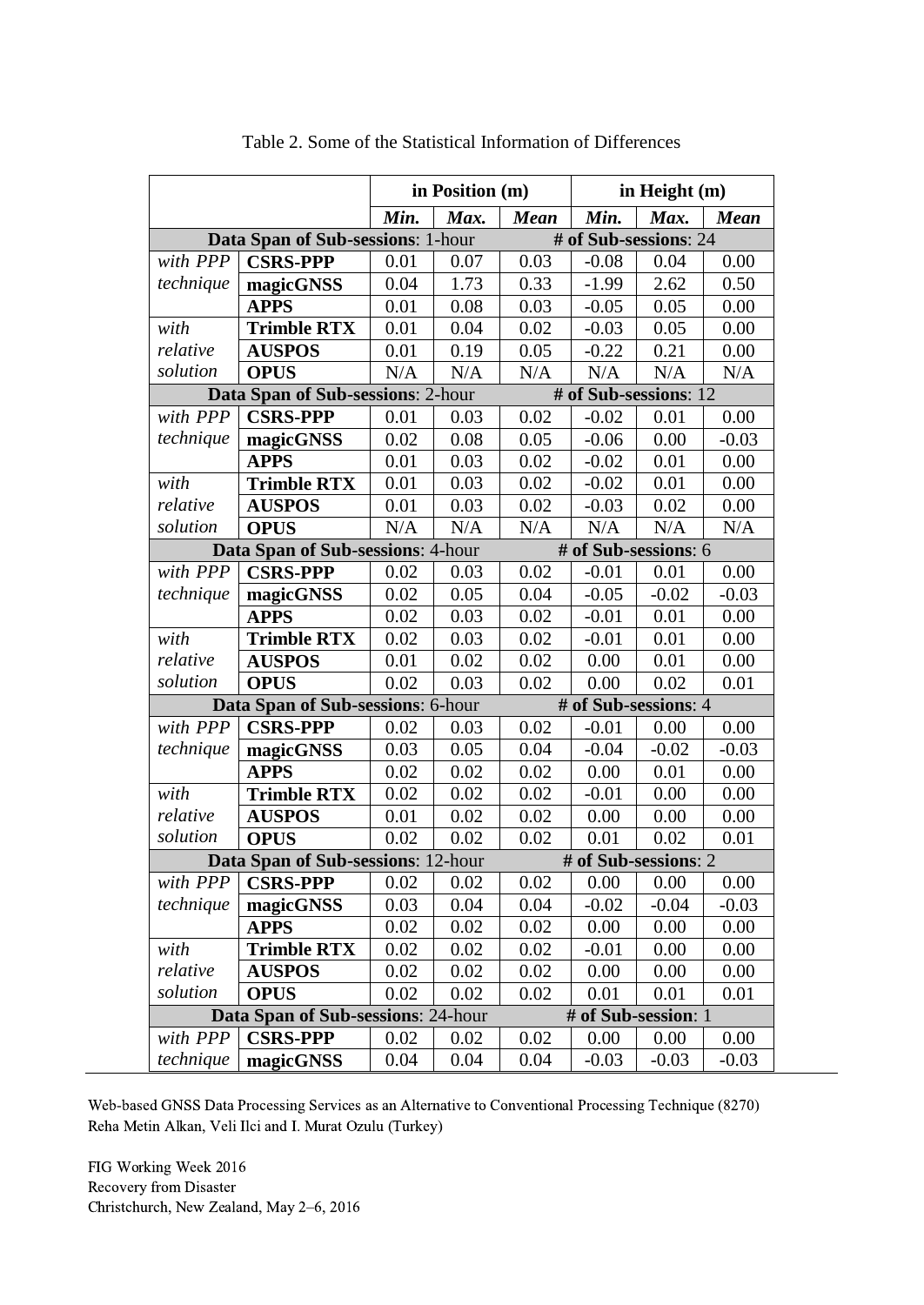|          | <b>APPS</b>        | 0.02 | $0.02\,$ | $0.02\,$ | $0.00\,$ | $0.00\,$ | 0.00     |
|----------|--------------------|------|----------|----------|----------|----------|----------|
| with     | <b>Trimble RTX</b> | 0.02 | $0.02\,$ | 0.02     | 0.00     | $0.00\,$ | $0.00\,$ |
| relative | <b>AUSPOS</b>      |      | $0.02\,$ | $0.02\,$ | 0.00     | $0.00\,$ | $0.00\,$ |
| solution | <b>OPUS</b>        |      | $0.02\,$ | 0.02     | $0.01\,$ | $0.01\,$ | $0.01\,$ |

It can be seen from Figure 2 and Table 2 that, as expected, the PPP-based solutions from the 1-hour data sessions produce relatively larger differences than the longer observation data sessions, i.e. 2 hour or more of observation. The largest differences are obtained from the magicGNSS solutions that reach several meters for both the 2D position and height components. On the other hand, the CSRS-PPP and APPS services yielded very similar results good to a decimetre or better level of accuracy in the 2D position and height from the1-hour data sessions. When processing the 2-hour observation files, again CSRS-PPP and APPS services yielded very similar results within a few cm level of accuracy. Furthermore, it was found that the 2-hour solutions provide very similar results to the 4, 6, 12 and even 24-hour data solutions. The overall results show that, the CSRS-PPP and APPS services gives the best results very close to each other whereas, the magicGNSS gives very poor results from the 1-hour data sessions and slightly less accuracy for 2 or more hour data sessions. The whole results indicate that, at least 2-hour of observations are required in order to obtain a sub-decimetre to a couple of cm level of accuracy.

When considering the online services', the results utilize the relative solution approach (Figure 3), the results indicate that with the Trimble RTX's results, the differences in the 2D position and height agree with the reference coordinates within 5 cm or more. On the contrary, for these data sessions a low-level of accuracy, i.e. 2 dm-level of accuracy was obtained from the AUSPOS service. The OPUS service did not give any solution for the 1 and 2-hour data sessions. When processing the 2-hour observation files, the Trimble RTX and AUSPOS services provide very similar results within a few cm level of accuracy (3 cm as a maximum). It was found that the 2-hour solutions provide very similar results with the 4, 6, 12 and even the 24-hour data solutions and this results indicate that, in order to get a few cm of accuracy, the users are required to submit at least 2 hour of observation data.

### **3. RESULTS**

In this study, the assessment for accuracy performance of common online GNSS processing services was carried out. When considering the PPP-based services, CSRS-PPP and APPS services produced very similar and the best results. The Trimble RTX and AUSPOS online GNSS processing services that make positioning with relative methods provide a very high-level of accuracy results even from the 1-hour data sessions. In general, according to the processing of the 24-hour lasting observation files and its sub-datasets consist of 1, 2, 4, 6 and 12 hour with different online GNSS processing services, it can be concluded that the services all can provide a cm-level of accuracy especially from 2-hour and more of observations. This attainable accuracy can be acceptable for a variety of precise surveying and several mapping applications.

Web-based GNSS Data Processing Services as an Alternative to Conventional Processing Technique (8270) Reha Metin Alkan, Veli Ilci and I. Murat Ozulu (Turkey)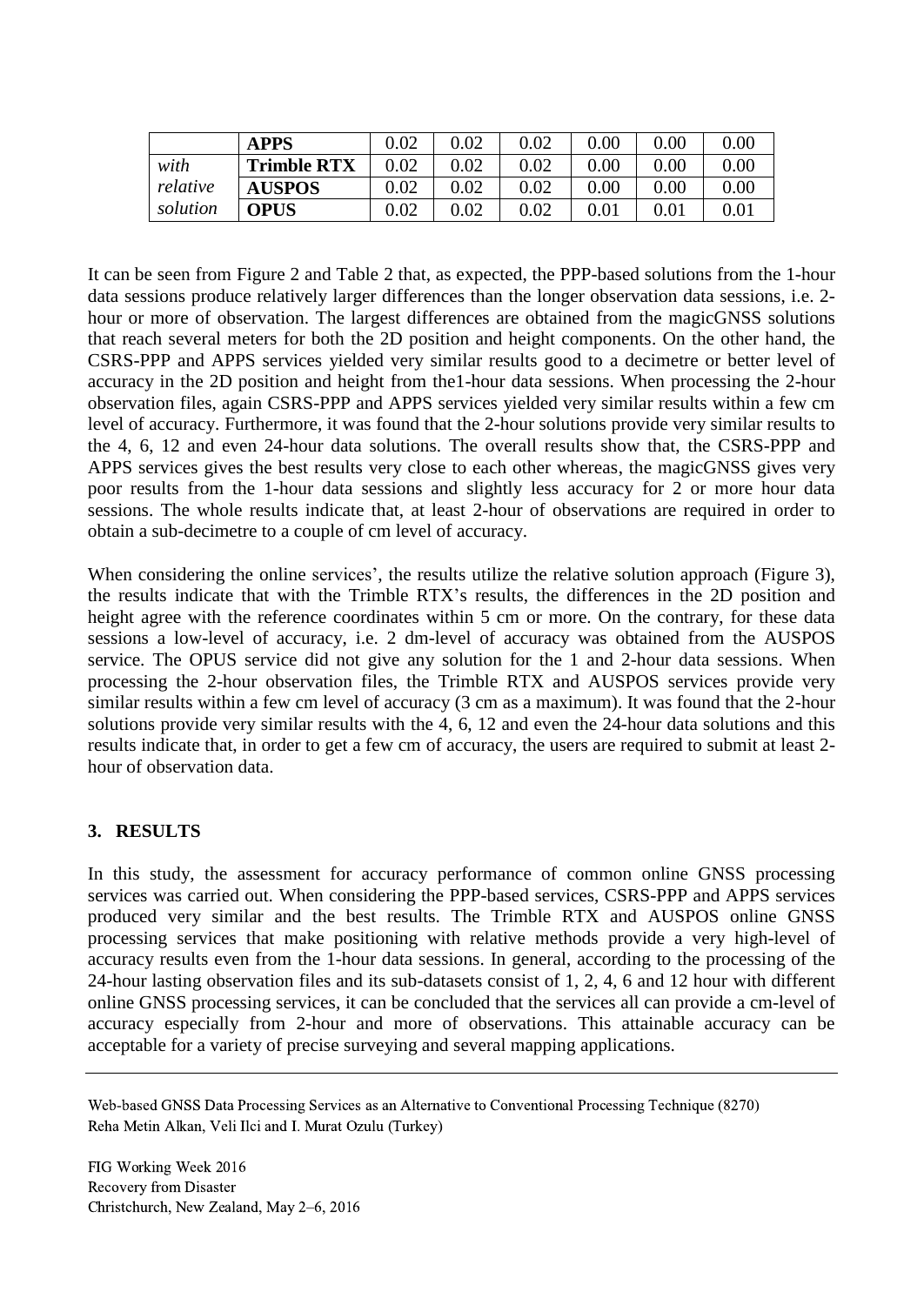The findings reveal that these services can be used in many surveying applications in a costeffective manner and very easily without knowledge and training of any GNSS processing software. The use of these systems saves time and labour by eliminating the need for station points(s) and GNSS software. Online processing services with these advantages have become a significant alternative against the scientific and commercial GNSS software packages. Therefore, these services are very useful for users who do not have detailed knowledge of the GNSS method and the experience in commercial or scientific GNSS processing packages.

The study shows that, any user that collects GNSS data with only a single receiver, he/she can make positioning very accurate, easy and cost-effective with the online processing service which utilize the PPP technique or relative methods without requiring data from any reference stations for simultaneous observations. All usage of the services is very simple and user can process the collected data in the field, and process it with the different online services. This provides control of the calculated coordinates as well being a backup for each other. It should be noted that, outliers can always occur, so double occupations are strongly recommended, by using different services.

#### **REFERENCES**

El-Mowafy, A. (2011). Analysis of Web-based GNSS Post-processing Services for Static and Kinematic Positioning Using Short Data Spans*, Survey Review*, 43(323), pp. 535-549.

Gakstatter, E. (2013). A Comparison of Free GPS Online Post-Processing Services, *GPS World*, URL:<http://gpsworld.com/a-comparison-of-free-gps-online-post-processing-services/>

Ghoddousi-Fard, R. and Dare, P. (2006). Online GPS Processing Services: An Initial Study*, GPS Solutions*, 10(1), pp. 12-20.

Gu[o,](mailto:qyguo@sdjzu.edu.cn) Q. (2015). Precision Comparison and Analysis of Four Online Free PPP Services in Static Positioning and Tropospheric Delay Estimation, *GPS Solutions*, 19(4), pp. 537-544.

Tsakiri, M. (2008). GPS Processing Using Online Services, *Journal of Surveying Engineering*, 134(4), pp. 115-125.

#### **BIOGRAPHICAL NOTES**

**Reha Metin ALKAN** is a Professor in the Geomatics Engineering Department at the Istanbul Technical University (ITU) in Istanbul, Turkey and he is currently serving as President of the Hitit University in Çorum, Turkey. He holds an MSc and PhD in Geodesy and Photogrammetry Engineering Department from the ITU. His research area mainly covers satellite positioning and navigation, and engineering surveying.

Web-based GNSS Data Processing Services as an Alternative to Conventional Processing Technique (8270) Reha Metin Alkan, Veli Ilci and I. Murat Ozulu (Turkey)